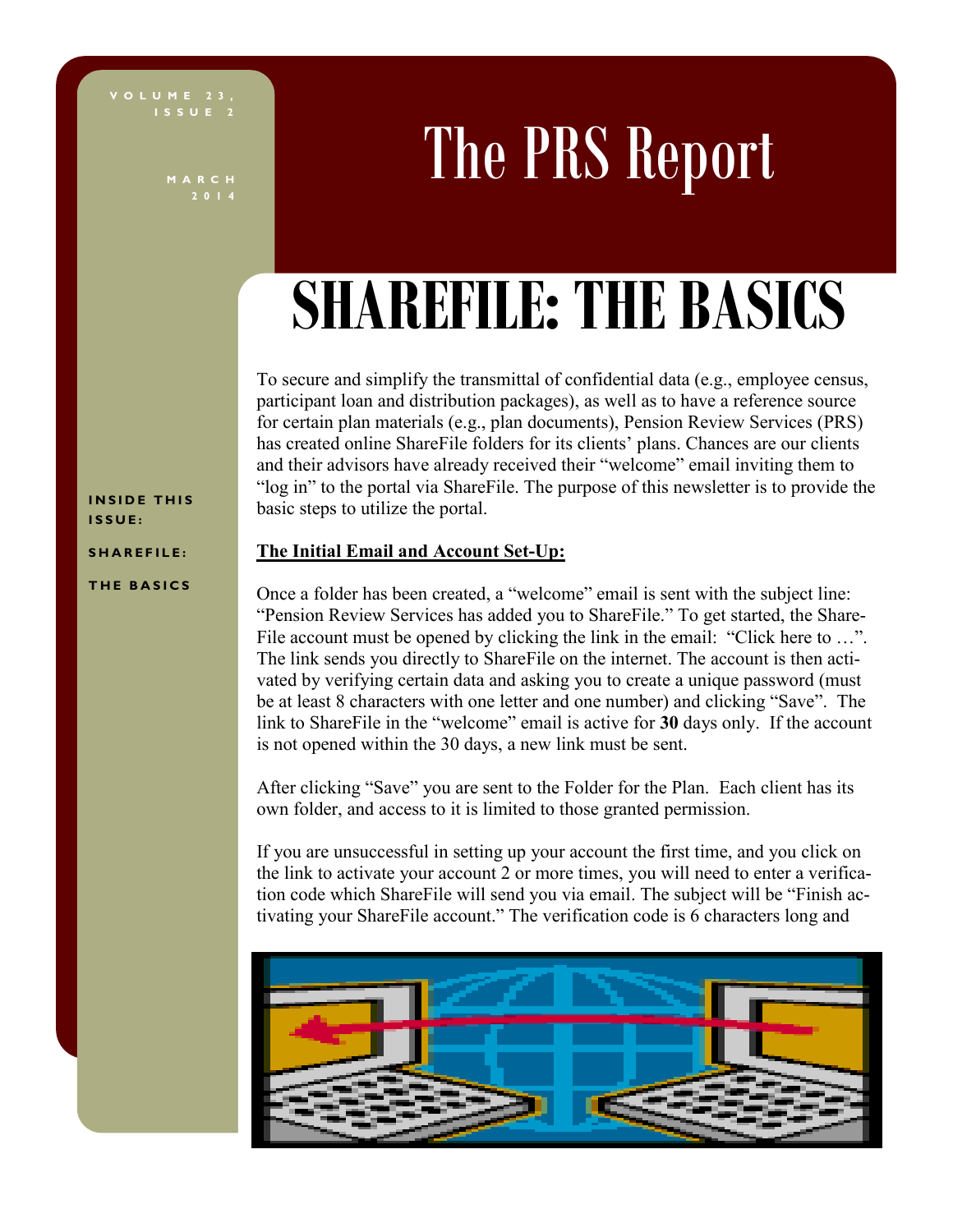## **SHAREFILE: THE BASICS**

will need to be entered within 1 hour. Always use the last verification code you receive.

#### **Signing in After Initial Visit:**

To sign in after that initial visit, there are several options:

- Go directly to the website: [https://](https://pensionreviewservices.sharefile.com/) [pensionreviewservices.sharefile.com/](https://pensionreviewservices.sharefile.com/) (we suggest setting this as a bookmark for future use)
- Go to our website: [www.pensionreviewservices.com.](http://www.pensionreviewservices.com) Along the ribbon, across the top, in the right most position is SHAREFILE. Click on it and it will bring you to a log-in or Quick Upload (Quick Upload will be explained later.)
- If you have received an email informing you that a file has been uploaded, you can click on the hyperlink ("Company Name") in that email and sign in to your folder. This approach will take you to all files in the folder, not just the current uploaded  $file(s)$ .

#### **Retrieving Information Sent to You Via the Portal:**

If items (files) are added (uploaded) to your folder, you will receive an email telling you the name of the person who has uploaded the files to your folder and the name(s) of the file(s). Within the email will be a link to the items that were added to your folder "Click here to download these items". If all you want to see are the items that were added, click on that link. You may be asked for your email address associated with the account and password. You will then see the list of the items added. You can either view the file or download it for use later. From this link you will only be able to view and download those particular items (individually or as a zip file). If you want to see the contents of your entire folder then you will have to sign in to ShareFile as explained above (Signing in After Initial Visit).

#### **Sending/Uploading Information to the Portal:**

Once you have the file on your computer, it is easy to upload the information to Share-File: You can use either the ShareFile website or the "Quick Upload" feature listed on the PRS website as follows:

#### *From ShareFile:*

- 1. Log-in to the ShareFile system by one of the methods listed above.
- 2. Click on the folder to which you want the information placed.
- 3. Once there, on the right side, click "Upload files."
- 4. Choose the method to locate the files to be uploaded: drag and drop, or choose files. To identify the files, the name of the files will be the name which will appear in the folder.